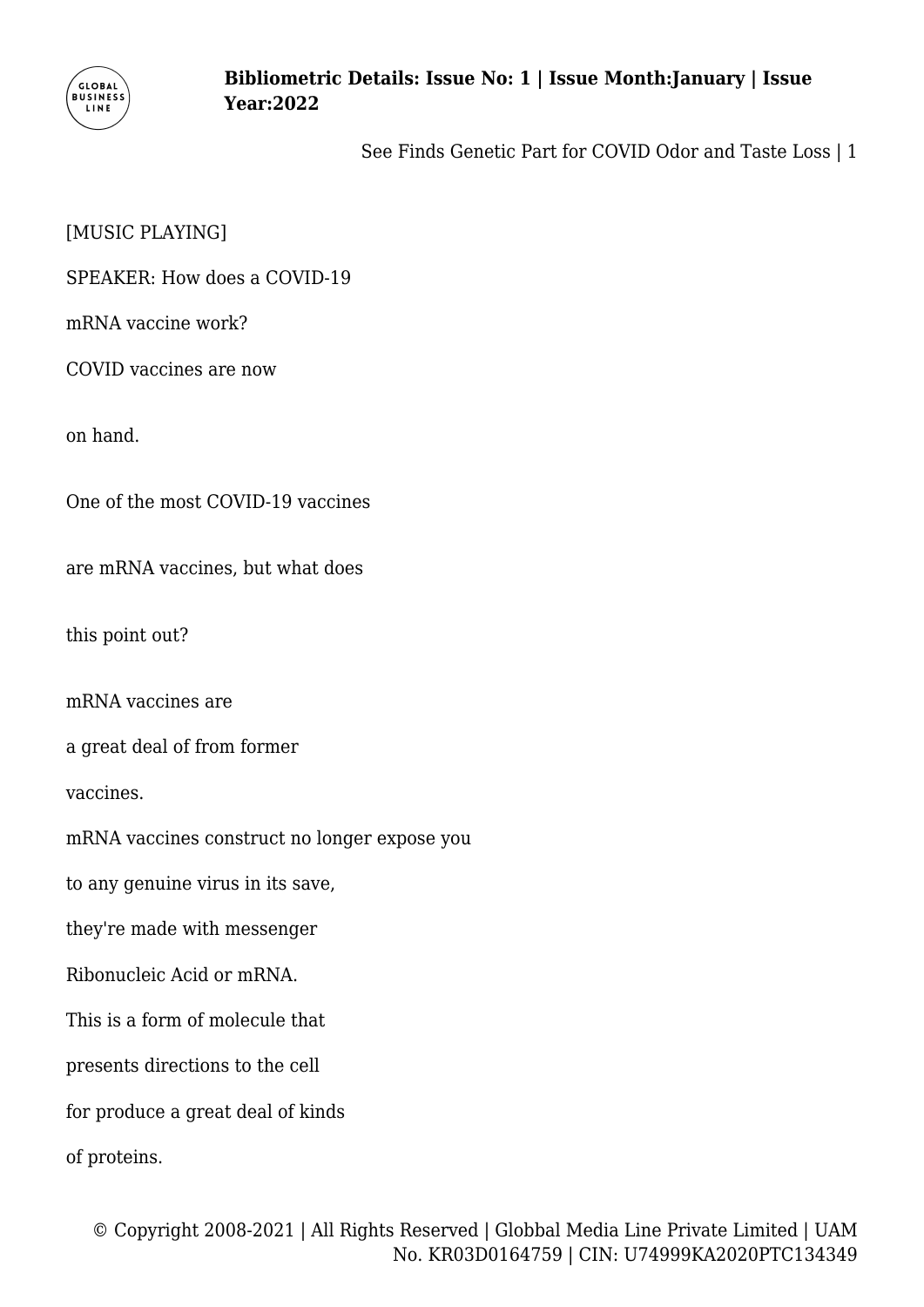

See Finds Genetic Part for COVID Odor and Taste Loss | 2

mRNA molecules are a natural a part of our cells and the design in which our bodies work. Researchers were working with mRNA vaccines for a protracted time. They're made extra without considerations and safely in a lab than a vaccine that uses a virulent disease. Thanks to this they're going to also be made sooner. The COVID-19 mRNA vaccines maintain passed many tests in labs and in thousands of parents, and meet strict requirements from the FDA. So how stop these vaccines work? First, a COVID-19 mRNA vaccine is injected accurate into a muscle for your better arm.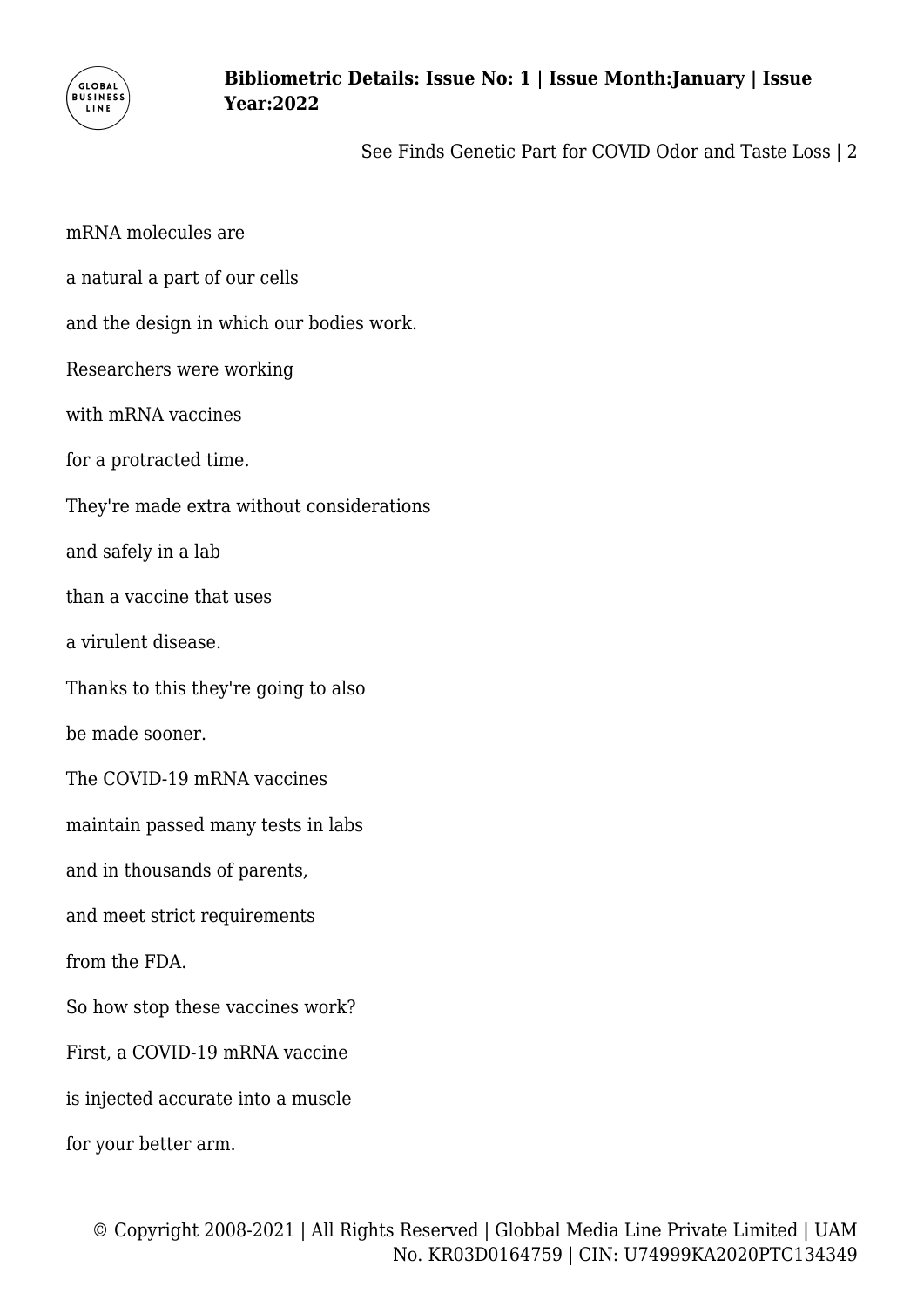

See Finds Genetic Part for COVID Odor and Taste Loss | 3

Some muscle cells take the mRNA directions in the vaccine and produce a innocuous fragment of a protein known as a spike protein. This protein is chanced on on the outside of the SARS-CoV-2 virus that causes COVID-19. The muscle cells then homicide the directions for produce the spike protein. The mRNA never goes into the nucleus of your cells where your DNA is stored. The newly made spike protein now sits on the outside of the muscle cells. Your immune blueprint senses the spike protein as a foreign menace to homicide, it begins making antibodies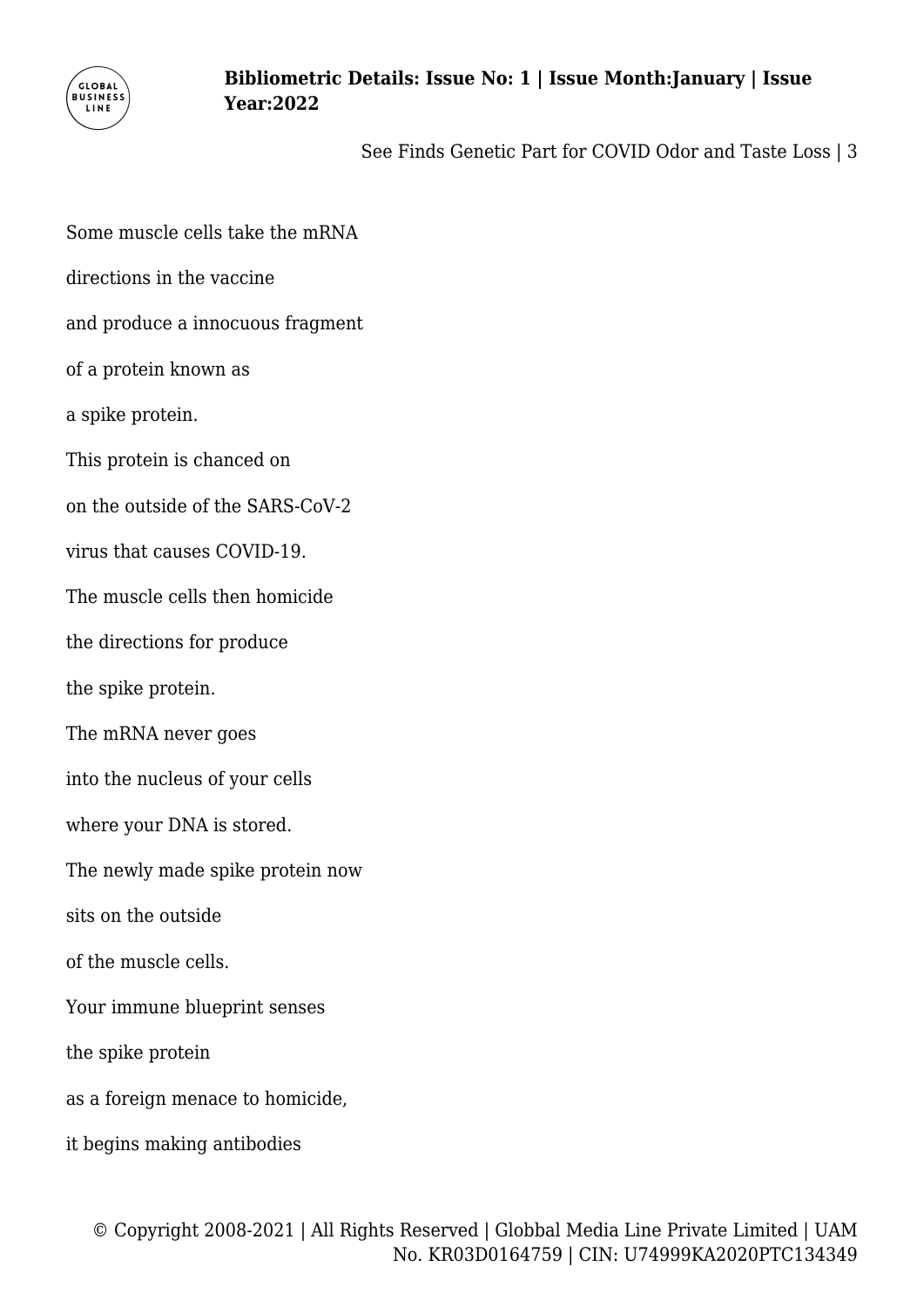

See Finds Genetic Part for COVID Odor and Taste Loss | 4

to combat anything else with that spike protein on it. This would possibly maybe increasingly abet your physique's immune blueprint acknowledge and combat the genuine virus if it ever reveals up. It be indulge in recognizing someone by the hat they save on. Your physique is then ready to situation COVID-19 and combat it off sooner than it grows for your physique's cells. Rapidly facts to keep in mind about COVID-19 mRNA vaccines. They support ranking your physique ready to combat off the COVID-19 virus sooner than it makes you sick, they construct no longer exhaust any are living, dull, or outmoded virus, they cannot come up with COVID-19, they construct no longer maintain an ticket to your DNA.